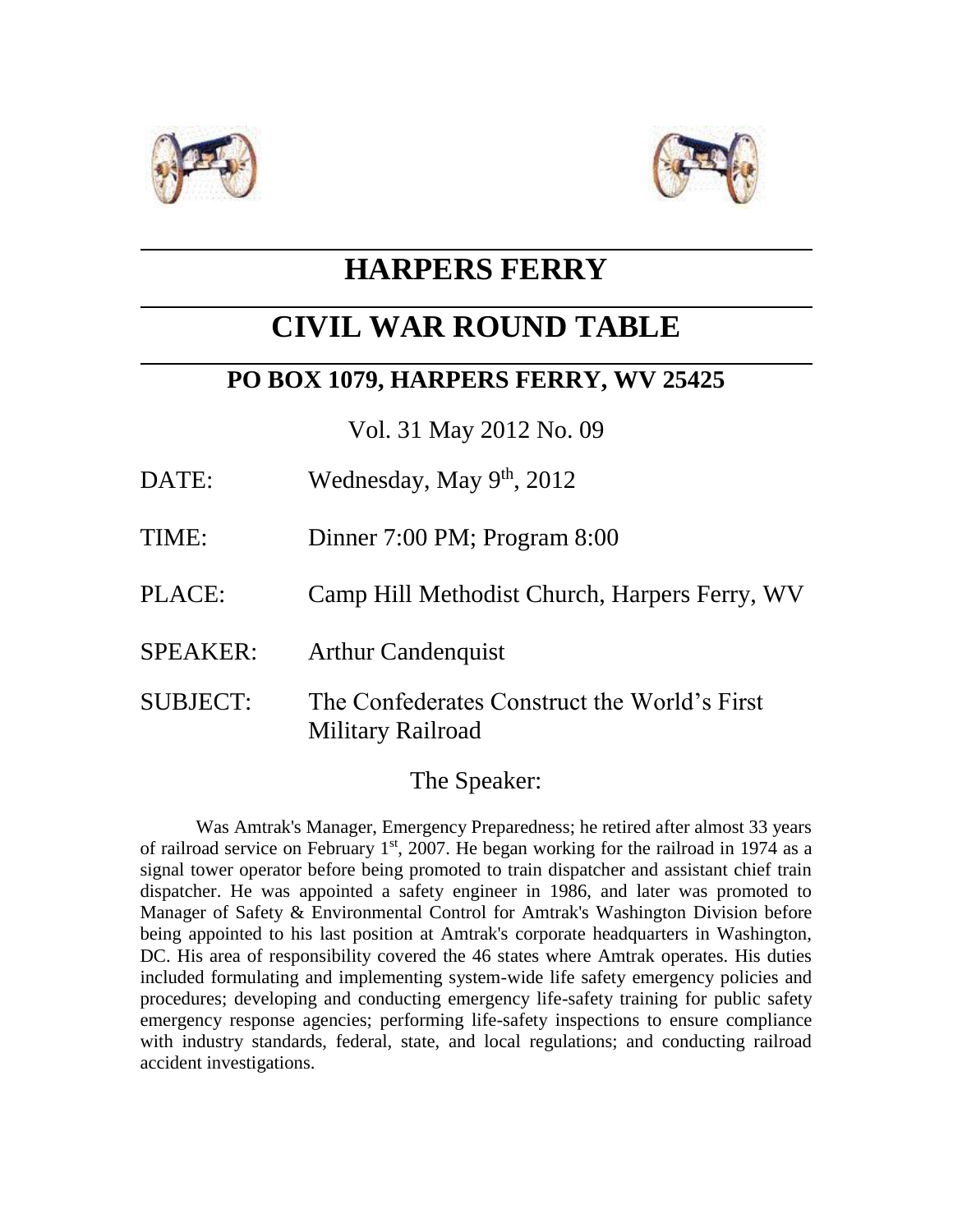He attended Temple University and has a B.S. in Communications. After college he served with the U.S. Air Force for six years, including service in Vietnam. He was a professional member of the American Society of Safety Engineers and the National Fire Protection Association, and is a member of the International Association of Emergency Managers. He was appointed Deputy Emergency Management Coordinator of Rappahannock County, Virginia, in November, 2006.

Mr. Candenquist has been a serious scholar of the War Between the States since 1956, and focuses his attention on the more unusual and lesser-known aspects of the War. He has published two articles on keeping time during the War (there was no Standard Time during the 1860s); an article on Stonewall Jackson's appropriation of the B&O Railroad equipment in 1861; and two articles on the world's first military railroad---the Centreville Military Railroad, constructed in 1861 between Manassas Jct. and Centreville, VA. He conducts field trips on various aspects of the War, and has lectured extensively on wartime railroads; the War in the Southwest in 1862; the role of Masons during the War; the Kilpatrick-Dahlgren Raid on Richmond; and the War in Virginia. He is currently working on a biography on the Confederacy's railroad mastermind, Capt. Thomas R. Sharp.

He is a member of a number of historical organizations including the CW Preservation Trust; a life member of the Sons of Confederate Veterans; a life member of the Summers-Koontz Camp m 490 SCV in Luray, VA; Commander of the of Turner Ashby Camp 1567, S.C.V., in Winchester, VA; a life member of the Surratt Society; a Boiard member of the Brandy Station Foundation; Virginia Historical Society; Confederate Military Lodge of Research; C.W. Lodge of Research m 1865 (two Masonic organizations); Museum of the Confederacy; Lincoln Group of the District of Columbia; Society of Civil War Surgeons; Civil War Education Association; the Titanic Historical Society; and a number of others historical organizations. He is also a 321 Mason, and currently serves his 2nd year as Master of Washington Lodge No. 78 in Washington, VA.

When not dabbling in history, Mr. Candenquist serves his community as a volunteer firefighter with 50 years of fire/rescue service. He currently serves as Safety Officer with the rank of Captain, and administratively as Vice-President. He lives near Amissville, Rappahannock County, Virginia.

#### The Subject

 In the wretched winter of 1861-1862, the Confederate Army of the Potomac, under joint command of Generals P.G.T. Beauregard and Joseph E. Johnston, went into winter quarters around Centreville, Fairfax County, Virginia. Supplies for the army reached the front from Richmond by rail to Manassas Junction. From there, wagons laden with forage and the necessities for daily life slogged their way over six miles of bad roads, made increasingly worse by never-ending wet weather. Facing mud on the roads that was as much as two feet deep in places, the horses, mules, and oxen pulling the wagons were consuming as much or more in food than they were delivering. Moreover, the increasing numbers of sick and wounded were unable to be transported to the trains for movement to general hospitals. The Confederate commanders and the army were faced with the prospect of slowly starving to death, and the sick and wounded would die from lack of adequate medical attention. The alternatives were to retreat to more favorable conditions,